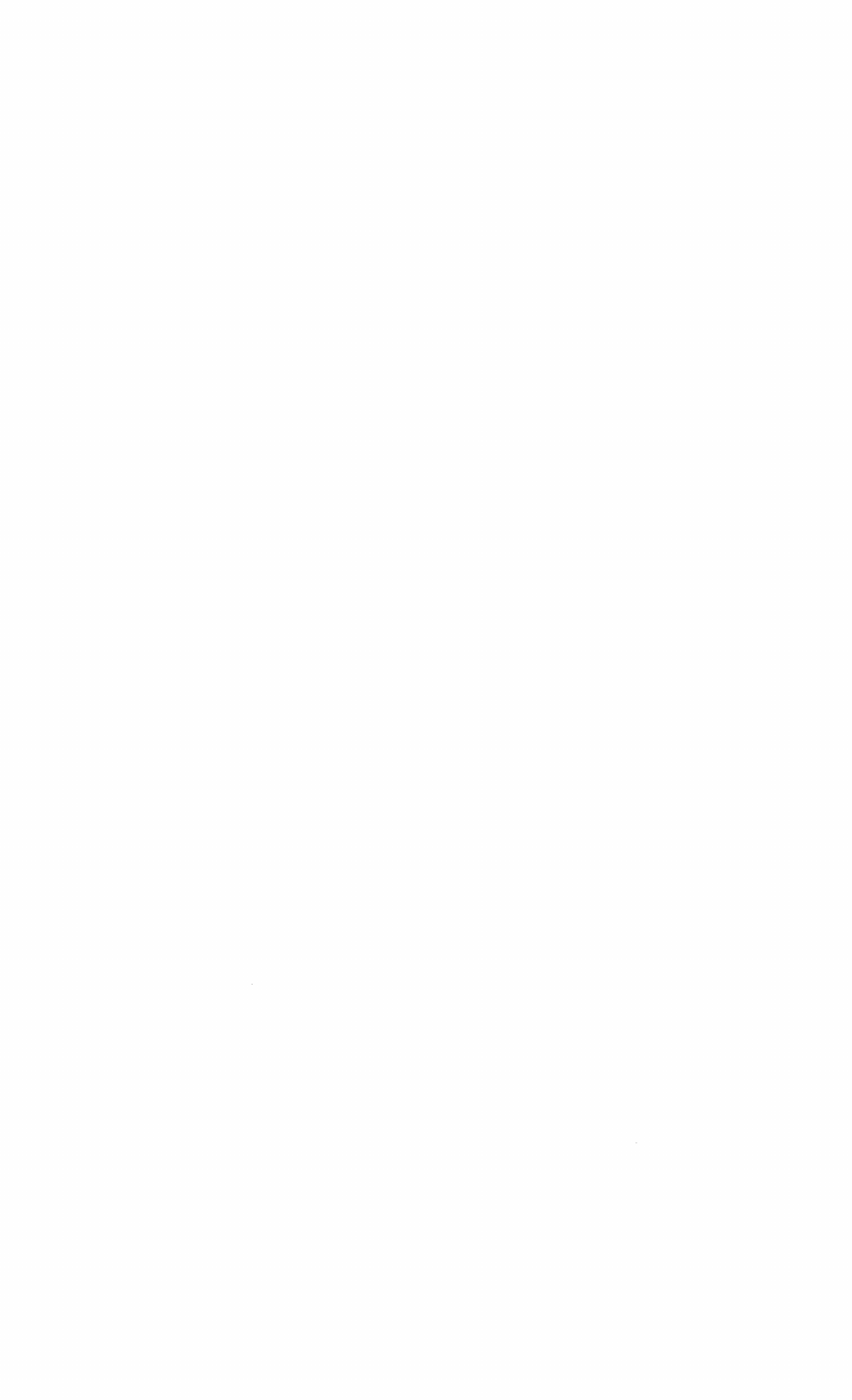Add: 5. Executive Session - 1. Legal Executive session - I.  $\label{eq:1} \mathcal{L}_{\mathcal{L}}(\mathcal{L}_{\mathcal{L}}) = \mathcal{L}_{\mathcal{L}}(\mathcal{L}_{\mathcal{L}}) = \mathcal{L}_{\mathcal{L}}(\mathcal{L}_{\mathcal{L}}) = \mathcal{L}_{\mathcal{L}}(\mathcal{L}_{\mathcal{L}})$ 11. Executive Session - 1. Legal Executive session - 1. 16. Executive session - 3. Acquisition of Property

## IN RE: VA rowER. **--** rowER. LINE PROJEcr

Mr. John D. Fanner, Jr., Manager - T.D. Projects, Virginia Power, gave a slide presentation of the new Clover Power Plant and the proposed transmission line in southern Virginia. 'Ihe plant is a joint project between Old Dominion Electric Cooperative and Virginia Power. It is scheduled for completion in 1996. The new 500-kv line will extend approximately 80 miles from the new Clover Power Plant in eastern Halifax County to Virginia Power's carson SUbstation in eastern Dinwiddie County.

Mr. Fanner told the Board that the routing selection process involved many steps. An environmental consultant, Burns & McDonnell, is conducting the routing study and will prepare an envirornnental assessment. The routing process focuses on finding a route which is both envirornnentally sound and cost-effective. The transmission line should be completed in 1996.

Mrs. Margaret Rooney told the Board she is concerned about the electromagnetic fields and health issues associated with EMF. She said research results to date are inconclusive and she asked the Board to write a letter to the sec to slow down the process until more conclusive evidence is discovered.

Don Koonce, SUperintendent, Transportation Operations, informed the Board that Virginia Power is comnitted to supplying electricity in a responsible and safe manner, and this comnitment fully covers the concern over the possible health hazards from exposure to 60 Hz electric and magnetic fields.

He explained that there are two types of fields associated with power lines. Both decrease in intensity with distance from an electrical line.

Electric fields are fields produced by the voltage, or electrical pressure, of electricity. Electric fields increase as voltage increases. Therefore, concern over electric fields has been focused on high-voltage transmission lines.

Magnetic fields are fields produced by the amount of electrical current flowing through a wire. The strength of magnetic fields is not affected by voltage. Magnetic fields are produced by electrical· current and are, therefore, associated with transmission lines, distribution lines, household wiring and every day electrical appliances.

Some studies over the past 15 years have raised concern over long-tenn EMF exposure and possible adverse health effects such as cancer. '!Wo studies in Denver and one in Los Angeles found a weak statistical association was weaker when measured magnetic fields were considered. Other potential risk factors could have been involved.

Biological systems do respond to EMF exposure, but the evidence for a possible human health risk is controversial and very complex. Everyone wants the research to continue and more infonnation to be shared about EMF.

In its 1992 annual report, the Virginia Department of Health says most of the epidemical studies that imply a cancer risk as a result of EMF exposure "are only suggestive and fall far short of· providing unequivocal evidence for a causal exposure-effect or a dose-effect relationship."

Mr. Fanner stated he would send individual maps to the Board members showing the proposed route.

## IN RE: DEPARIMENT OF FORESTRY

Mr. John Carroll, Regional Forester, appeared before the Board and gave an annual report of the forestry in Dinwiddie County.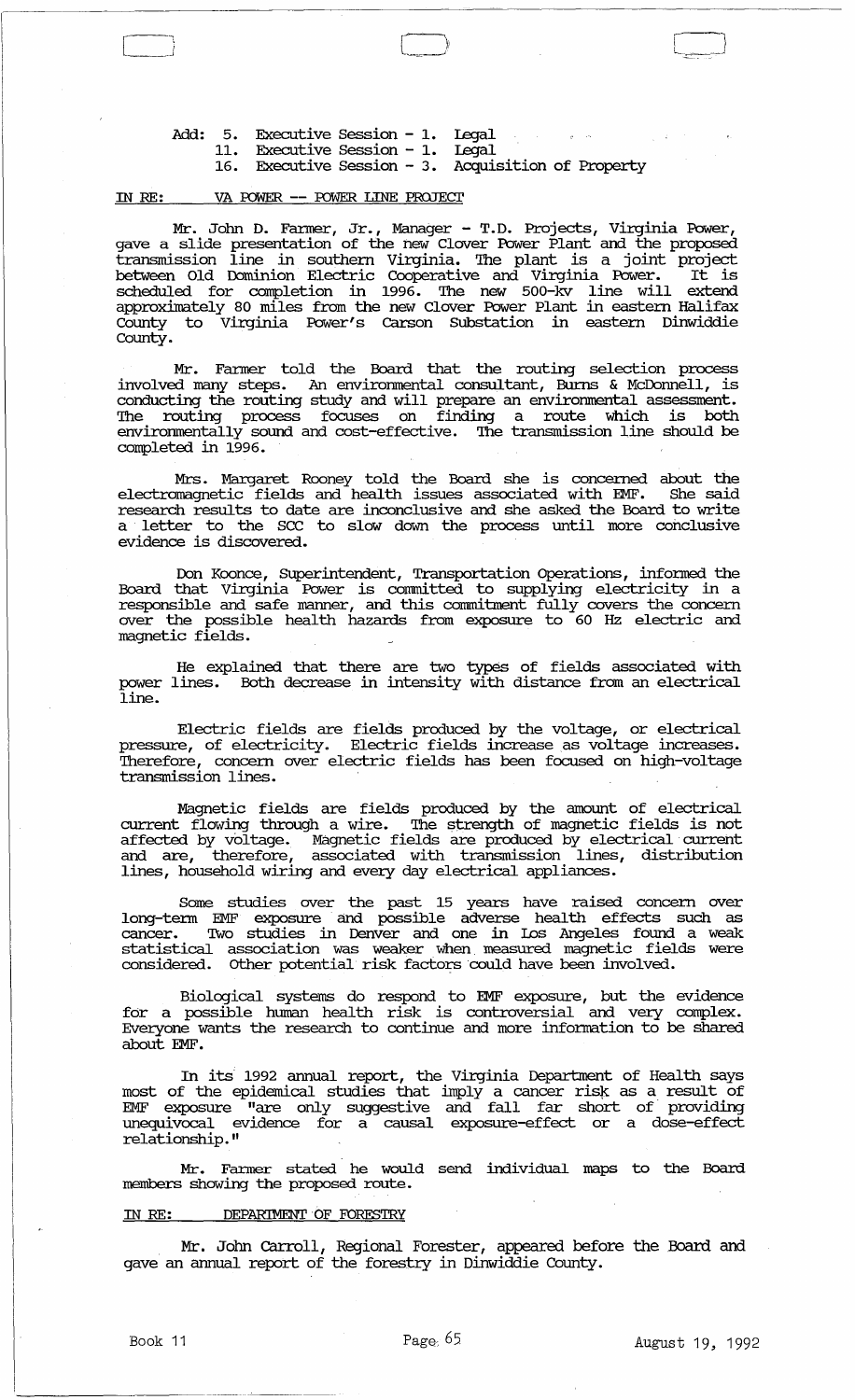## IN RE: REPORT -- VIRGINIA DEPARIMENT OF TRANSPORTATION

Ms. Penny Forrest, Resident Engineer, Virginia Department of Transportation, reported the following to the Board:

1. The signal light is up and operating at the intersections of Rt. 226 and Rt. 460.

2. The bridge on Rt. 1 at Hatcher Run is under construction and a light has been placed there.

2. The contract to resurface a section of Rt. 619 has been awarded to B.P. Short.

3. The RR is working on the crossing gate arms at Carson.

Ms. Everett told Ms. Forrest is was great having the light at Rts. <sup>460</sup>and 226. She asked if voor had looked into the lighting situation at Rt. 1 and 460. Ms. Forrest said VDOT was checking out the situation for the installation of some extra lights but not a signal light.

Mr. Moody stated that the RR crossing at Rt. 627 was extremely rough and some pavement needed to be installed and he asked if VDOT had checked the situation out yet? Ms. Forrest said she would check on it.

# IN RE: COMMISSIONER OF THE REVENUE

Mrs. Deborah Marston, Commissioner of the Revenue, said she had nothing to present to the Board, but would be happy to answer any questions.

## IN RE: RECESS

The Chairman declared a recess at 4:20 P.M. The meeting reconvened at 4:29 P.M.

## IN RE: TREASURER -- REroRI'

Mr. William E. Jones submitted his report for the month of July to the Board.

### IN RE: COMMONWEALTH ATTORNEY -- REPORT

Mr. T. O. Rainey, III, Commonwealth Attorney, was not present.

## IN RE: SHERIFF -- REPORT

Mr. Bennie Heath, Sheriff, submitted a monthly traffic summons report.

# IN RE: BUIIDING INSPECTOR -- REPORT

Mr. Dwayne Abernathy, Building Inspector, submitted his report for the month of  $J\overset{\cdot}{\mathrm{u}}ly$ . He also gave a twelve month mobile home report.

## IN RE: ANIMAL WARDEN -- REPORT

an an an Aonaichte.<br>Tagairtí

 $\mathbb{Z}^{\mathbb{Z}^2}$  .

Mr. John Mellick, Animal Warden, submitted his report for the month of July.

Mr. Mellick asked the Board for authorization to advertise for a Deputy Animal Warden.

Upon motion of Ms. Everett, seconded by Mr. Haraway, Mr. Clay, Ms. Everett, Mr. Haraway, Mr. Moody, Mr. Bracey voting "ayeil , the Animal Warden' was authorized to advertise for the position of Deputy Animal Warden.

Mr. Mellick also asked the Board to allow him to hire a part-time person to help until the pennanent person could be hired.

Upon motion of Mr. Haraway, seconded by Ms. Everett, Mr. Clay, Ms. Everett, Mr. Haraway, Mr. Moody, Mr. Bracey voting "aye", the

 $-3$ 

 $\omega_{\rm{max}}$  , and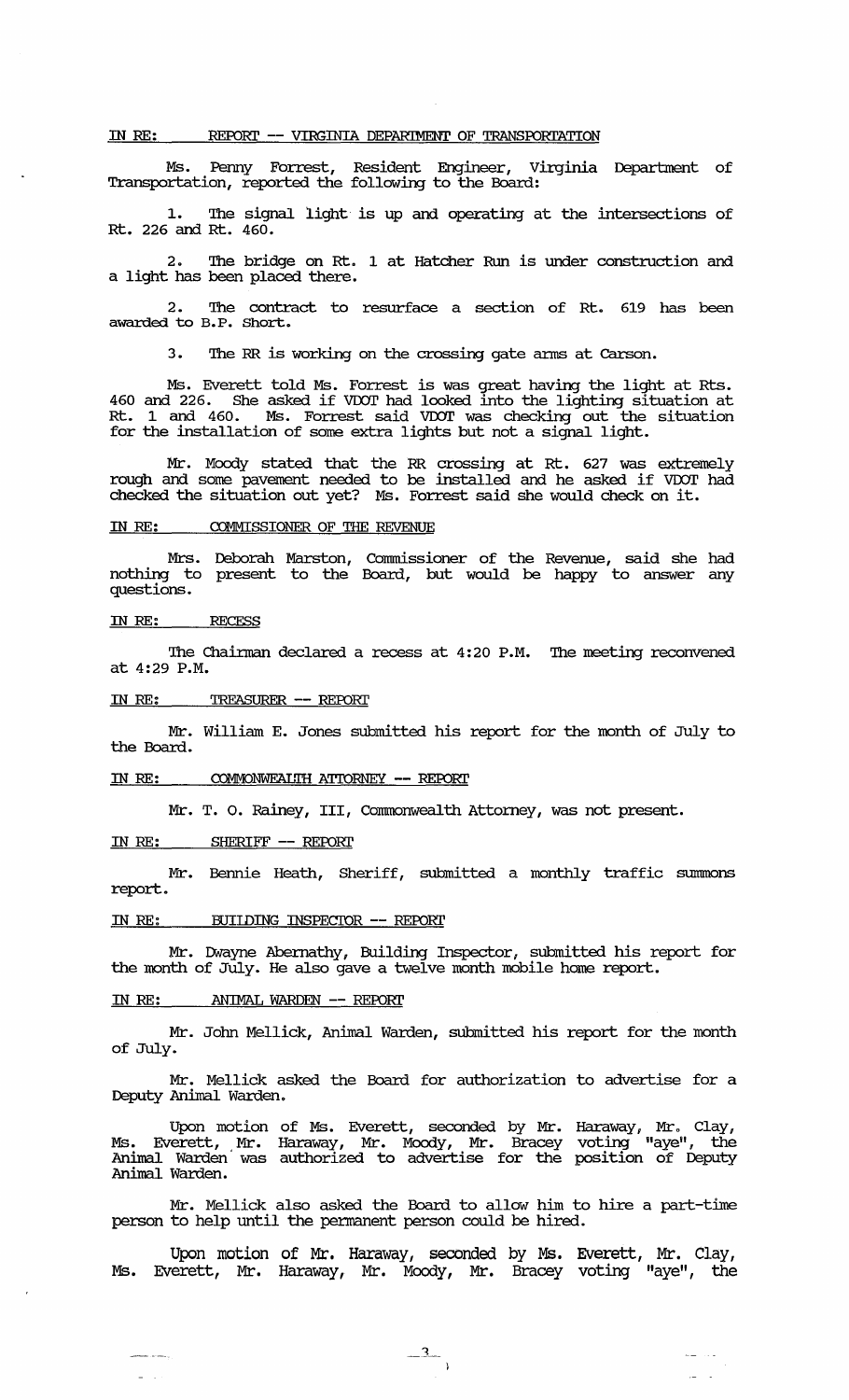County Administrator was authorized to hire a part-time Deputy Animal Warden within the budget range until a pennanent person could be hired.

**SERET MODE** 

The Chairman asked for a copy of all the applications and instructed the administration staff to notify him a day in advance of the interviews.

## IN *RE:* HOME FUNIlS

Mr. Leonard Ponder, Director of Planning, told the Board that 9.6 million dollars has been set aside for indoor plumbing/rehabilitation programs (HOME) for the State. '!hese funds will be available on a first come, first qualified, first granted basis. Mr. Ponder stated that the application had to be submitted to the Department of Housing and Community Development by Friday, August 21, 1992 to be eligible for funds for Dinwiddie County.

Mr. Clay responded that he was for the HOME funds but he felt the rural area homeowners should take preference.

The Chairman expressed concerns with the administration of the program. He said he didn't feel the staff had enough time to administer the plan.

Upon motion of Ms. Everett, seconded by Mr. Clay, Mr. Clay, Ms. Everett, Mr. Haraway, Mr. Moody, voting "aye", Mr. Bracey "abstaining", the following resolution was adopted:

WHEREAS, the Commonwealth of Virginia, Department of Housing and corrmmity Development has issued a Request for Proposals for Participation in the INDOOR PIDMBING/REHABILITATION PROGRAM, and

WHEREAS, assistance is needed to effectively and adequately address the rehabilitation of substandard homes of low-income persons to be served by Dinwiddie County on a county-wide basis, and

WHEREAS, an application for participation in this program has been prepared, and

WHEREAS, Dinwiddie County agrees to provide the administration for the program to those in need in confonnance with the regulations and guidelines of this state Program to include applicable Federal requirements under the Home Program, and

WHEREAS, Dewey P. Cashwell, County Administrator can act on behalf of Dinwiddie County and will sign all necessary documents required to complete the proposal process,

NOW, *THEREFORE,* BE IT RESOLVED THAT the Board of supervisors of Dinwiddie County, Virginia hereby authorizes Dewey P. Cashwell, County Administrator, to apply for and accept participation in and enter into an Agreement with the Virginia Department of Housing and Community Development and undertake any and all actions and responsibilities in relation to such Agreement.

# IN RE: DIRECTOR OF PLANNING -- REPORT

Mr. Leonard Ponder, Director of Planning, gave a brief update on the E911 system equipment for the county.

# IN RE: DIRECTOR OF SOCIAL SERVICES -- REPORT

Mrs. Peggy McElveen, Director of Social Services, submitted an annual report to the Board.

## IN RE: SUPERINTENDENT OF SCHOOLS **--** REFDRl'

Dr. Richard Vaughn, Superintendent of Schools, told the Board that the teachers would be returning to work on August 28, 1992 and the students would be starting school on September 8, 1992.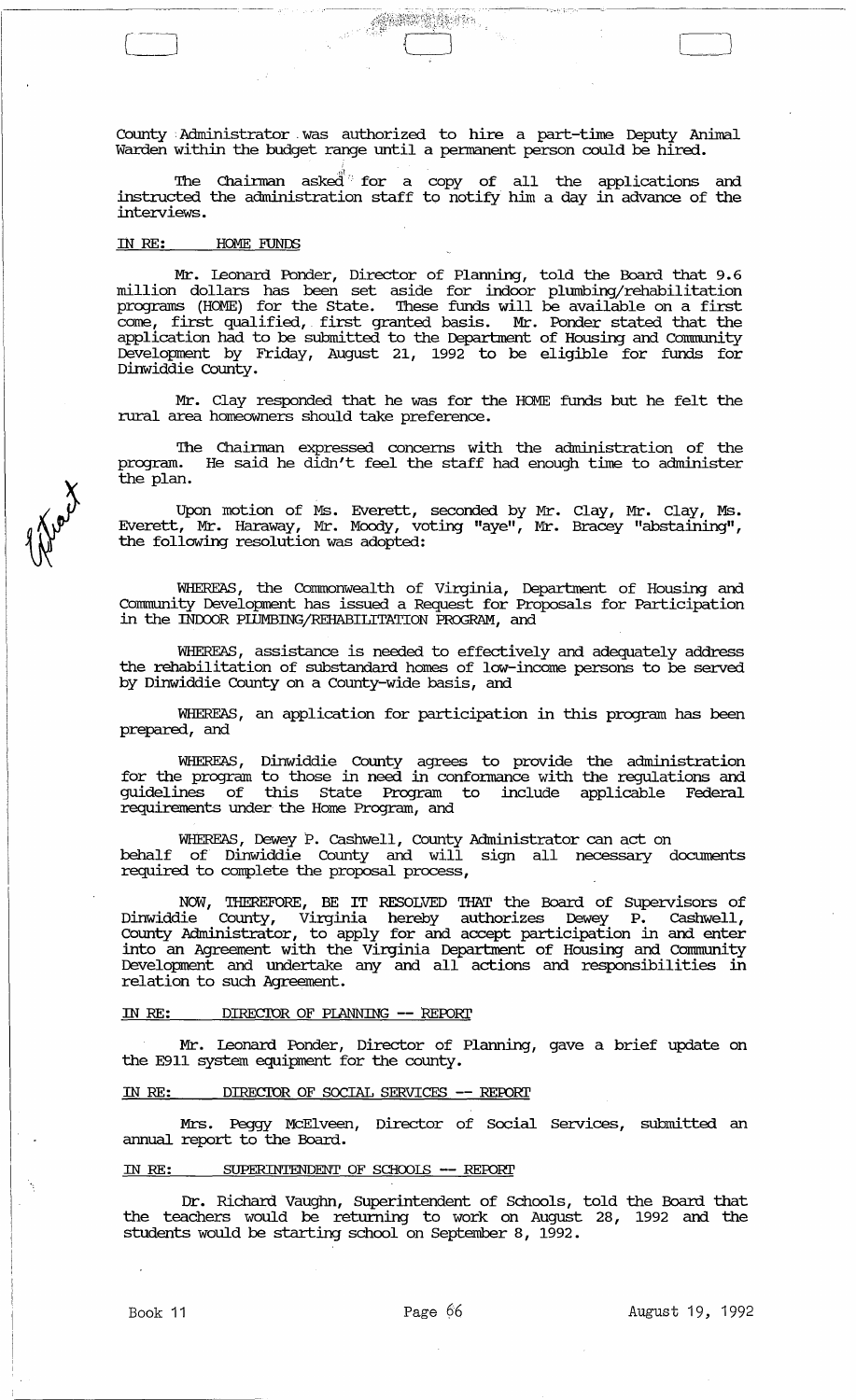## IN RE: DINWIDDIE COUNTY SCHOOL BOARD TRANSPORTATION DEPARIMENT -- SHERIFF DEPARIMENT SURPIUS VEHICLES

Mr. James R. Hutchinson, Supervisor of Maintenance and Transportation for the Dinwiddie County School Board, requested that the Board authorize him to inspect, and if found usable, to select three of the surplus Dinwiddie County Sheriff Department vehicles.

The vehicles will be used to replace two of the vehicles that are beyond repair used to transport students. The other one will be used to increase the School fleet to provide the mandatory transportation needed for the special education program.

The County Administrator also asked the Board to allow the administration office to select one vehicle for its use also.

Upon motion of Mr. Haraway, seconded by Ms. Everett, Mr. Clay, Ms. Everett, Mr. Haraway, Mr. Moody, Mr. Bracey voting "aye", the Dinwiddie County School Deparbnent of Transportation was authorized to inspect and choose three surplus vehicles from the Sheriff's Department; and the Administration Office was authorized one vehicle.

# IN RE: CAPITAL IMPROVEMENTS -- DINWIDDIE COUNTY SCHOOLS

Dr. Vaughn told the Board that they were sent copies of A Recommended Plan For Capital Improvements for Dinwiddie County Public Schools, March 1992, as prepared by the Department of Education.

The school Board is in the process of detennining what additional information it might need to analyze before presenting a formal recommendation to the Board. We are exploring the possibility of using the services of an engineering/architectural finn to conduct a more detailed study of space/facility needs.

He said if the board has no objections, he would like to talk with the people handling the project for the county, to see if they are interested in incorporating the school study, without delaying work for the county. We would need to know their time-frame for handling our portion and the cost of this additional work before the School Board can make a final decision.

He told the Board if this appears feasible, if they would give him the name of the contact person, finn name, and phone number then he would get the information needed to present it to the School Board.

The Board asked Dr. Vaughn to get a cost estimate and they stated they had no objections to the request.

## IN RE: FINANCING OF COUNTY AND SCHOOL CAPITAL NEEDS

Mr. Daniel Siegel, County Attorney, presented to the Board the proposal for lease purchase financing of the County's and School capital Needs. He explained that the financing will be structured as a lease from the County as lessee with the IDA as lessor. Bonds will be issued by the IDA in the amount of total capital needs amortized over eight years. The interest rate is expected to be approximately 6.00%. Bids will be solicited on a finn underwriting basis for a not to exceed interest rate with closing of the bond issue in late September or early October, 1992.

The Board had asked for a justification for the nine (9) modular units the school board ordered.

Dr. Vaughn sent the following memo to the Board:

This is confirmation of the need to purchase nine (9) modular classroom units for the 1992-93 school year. Original projections indicated that the enrollments were increasing and we could be extremely crowded or short on appropriate classroom space. We explored the possibility of changing boundary lines or of moving certain classes to other schools. These options did not correct the problems and created other situations that were not educationally sound and increased travel time significantly, in some cases.

 $\mathcal{A}_\mathrm{A}$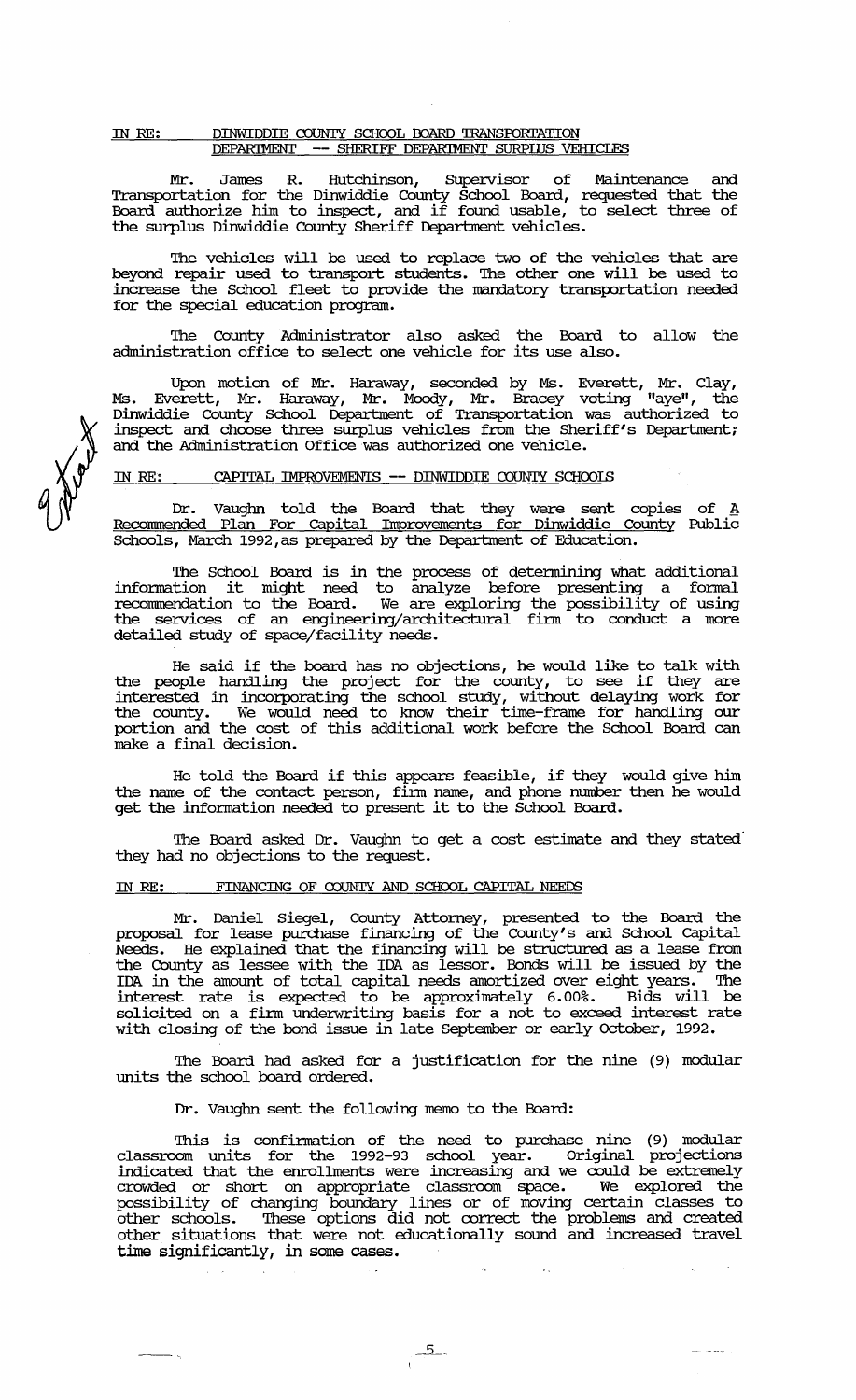Utilizing modular classroom units will enable students to remain in their nonnal geographic area and, at the same time, be in a classroom that is conducive to learning. The units meet maximum size requirements, are air-conditioned and have rest rooms.

~-.----------------------,----------~---------------

J;:-.,.'" \_ i

Total cost/financing (debt service) is for six (6) units equalling \$150,804. We realize that this has to be budgeted for the next eight (8) years. since the budget was prepared, we have received authorization to house Chapter I in three units and charge the cost to Chapter I.

Nine (9) units have been ordered and are scheduled to arrive on or about september 15, 1992. Foundations are scheduled to be laid around August 24, pending some details which need to be clarified on the plans with Mr. Dwayne Abernathy. Units will be located as follows:

Midway Elem

 $\Box$ 

1 unit - Chapter I (To be reimbursed by Federal Funds)

- $1$  unit  $-$  Grade 4
- 1 unit Grade 5
- 1 unit special Education

'!here will be two (2) additional teachers assigned for 1992-93 to meet increased enrollments. '!he other two (2) units are needed in order to move the office to the first floor to be accessible to the handicapped. There is no infirmary and the present office is too small to accommodate sick students. The old office will be used for occupational and physical therapy, by the guidance counselor, psychologist and other itinerant people.

The speech therapist will utilize the current office of the guidance counselor instead of working in the pump house. A special education class will be moved out of the teachers' lounge.

> Rohoic Elem. 3 units - Grade 3

There will be three additional teachers assigned for 1992-93 to meet increased enrollment. It will be necessary to operate some programs in spaces that are not the most suitable, but will adapt to the situation. The lounge will become the office for the guidance counselor. Music will be taught on the stage and the speech therapist will utilize the stage, also.

### Middle School

2 larger double-wide units will be utilized by four (4) Chapter I teachers to free up space for two new positions to handle increased enrollment in Grade 7. The cost will be reimbursed through Chapter I / Federal Funds.

Enrollments are fluctuating daily and assignments to Junior Kindergarten are not final. Enrollments are listed as of August 7, 1992 for self-contained classes and do not include remedial reading, Chapter I, physical education, music or space for itinerant personnel for speech, special education resource, psychologists, etc.

Midway Rohoic

| Grade    | <b>Students</b> | Teachers | <b>Students</b> | Teachers |
|----------|-----------------|----------|-----------------|----------|
| JК       | 25              |          | 33              |          |
| к        | 55              |          | 85              |          |
|          | 57              |          | 75              |          |
|          | 56              |          |                 |          |
|          | 46              |          |                 |          |
|          | 49              | າ        | 52              |          |
| 5        | 44              |          |                 |          |
| Ed<br>Sp | 6               |          |                 |          |
|          |                 |          |                 |          |

 $\ddot{\cdot}$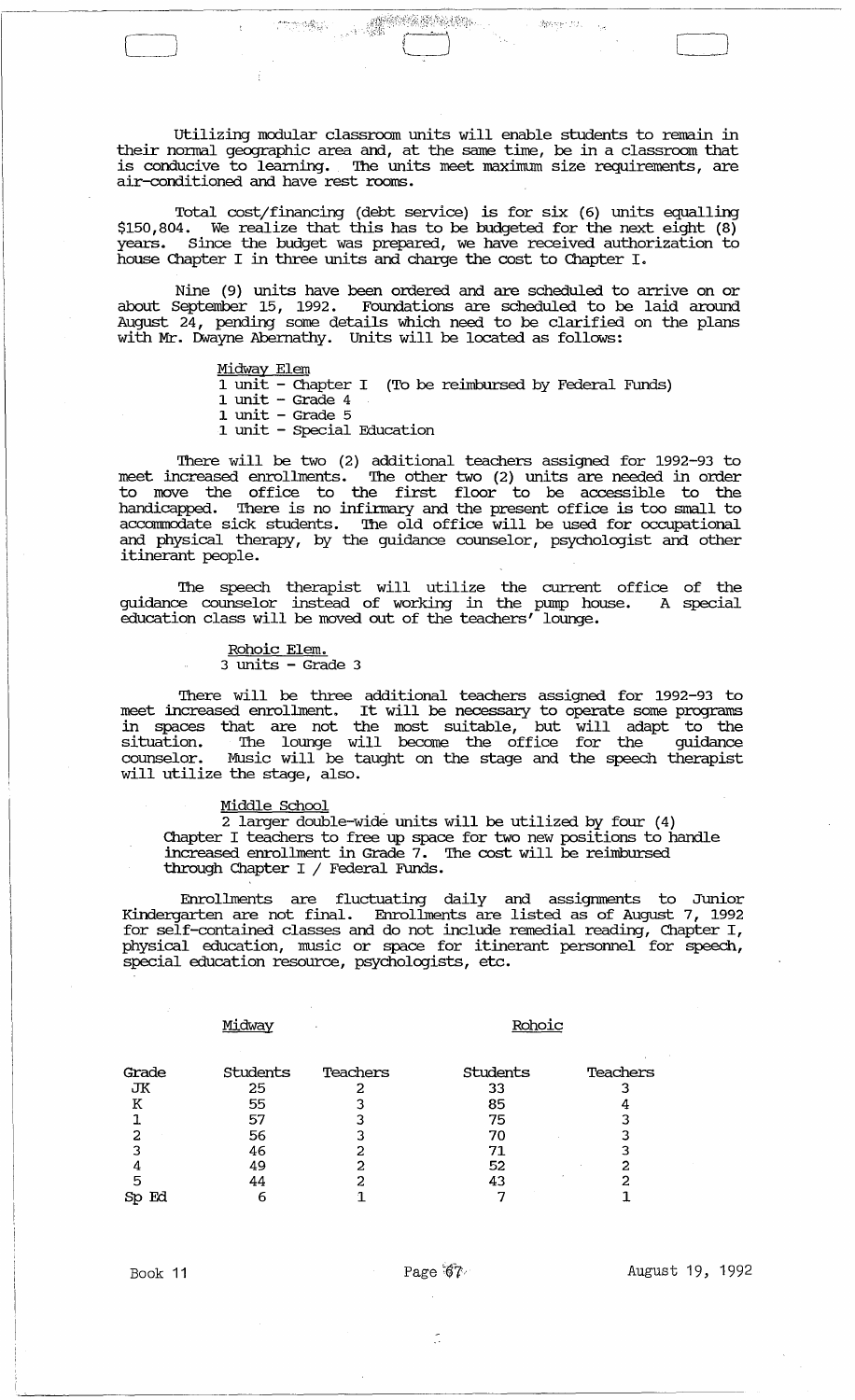The School Board and administration have studied and re-studied all data and needs; thereby, detennining this to be the most appropriate means to provide a conducive educational setting, at this time.

Mr. Haraway said several of the modular units fell under a cloudy area because of the number of students in each class room. He asked about the student/teacher ratio requirement mandated by the State. Mr. Haraway said per his calculation for junior kindergarten there are 17 students per classroom and with the extra modular units the number would go to 11 students; the cost per classroom for the teacher's salary and benefits, classroom with utilities and other related expenses, it would cost the county \$75,000 per year for the duration of the loan.

Dr. Vaughn explained that the state does not say the specific number of student/teacher per classroom. What it does state is the recommended number per grade. He told the Board that the number is fluctuating daily and at this point the teacher to pupil ratio has not been calculated.

The Chairman suggested the School Board inventory their existing furniture before buying new.

Mr. Haraway stated that he felt the state aid funds are underestimated in the school budget and that they will receive \$150,000 to \$200,000 more; and if indeed this does happen that the extra money should be used to reduce the loan balance.

Dr. Vaughn said he would have no problem doing that.

Set forth below are the items to be included in the proposed lease purchase financing of the County.

| Nine (9) modular classrooms | \$199,000  |
|-----------------------------|------------|
| Ten (10) school buses       | 370,000    |
| School maintenance          | 300,000    |
| School computers            | 125,000    |
| Two (2) fire trucks         | 370,000    |
| One (1) trash truck         | 90,000     |
| One (1) Roll off conversion |            |
| truck for trash collection  | 40,000     |
| E911 Equipment              | 105,000    |
| Cost of Issuance            |            |
| (less Underwriting Spread)  | 25,050     |
| <b>TOTAL</b>                | 51,624,050 |

Upon motion of Mr. Moody, seconded by Ms. Everett, Mr. Clay, Ms. Everett, Mr. Haraway, Mr. Moody voting "aye", Mr. Bracey voting "nay", the County Attorney was authorized to proceed with issuing a request for proposals for financing of the County's and School capital Needs, as listed above, in the amount of \$1,624,050 with tenus as presented.

## IN RE: WEAPONS ORDINANCE

Mr. Ben Emerson, county Attorney, provided the Board with the following weapons ordinance information:

# Sec. 15.1-1. Definitions

 $\sim$  -  $\sim$   $\sim$ 

When used in this section the following works shall have the meanings ascribed to them as follows:

Ammunition shall mean a cartridge, pellet, ball, missile or other projectile adapted for use in a firearm, toy pistol or toy rifle.

Fireann shall mean a weapon in which anununition may be used or discharged by explosion, pneumatic pressure or mechanical contrivance, including any hand gun, pistol, shotgun, rifle, BB gun, or pellet gun, but misialing any nank gan, pistol, intog<br>shall mean a toy pistol or toy rifle.

Sec. 15.1-2. Discharging weapons in or along roads, etc.

If any person, other than a police officer in the lawful discharge of his official duties, discharges or shoots any firearm or other weapon in or along any public road or street or within one hundred (100) yards

 $\frac{7}{1}$ 

ر است ست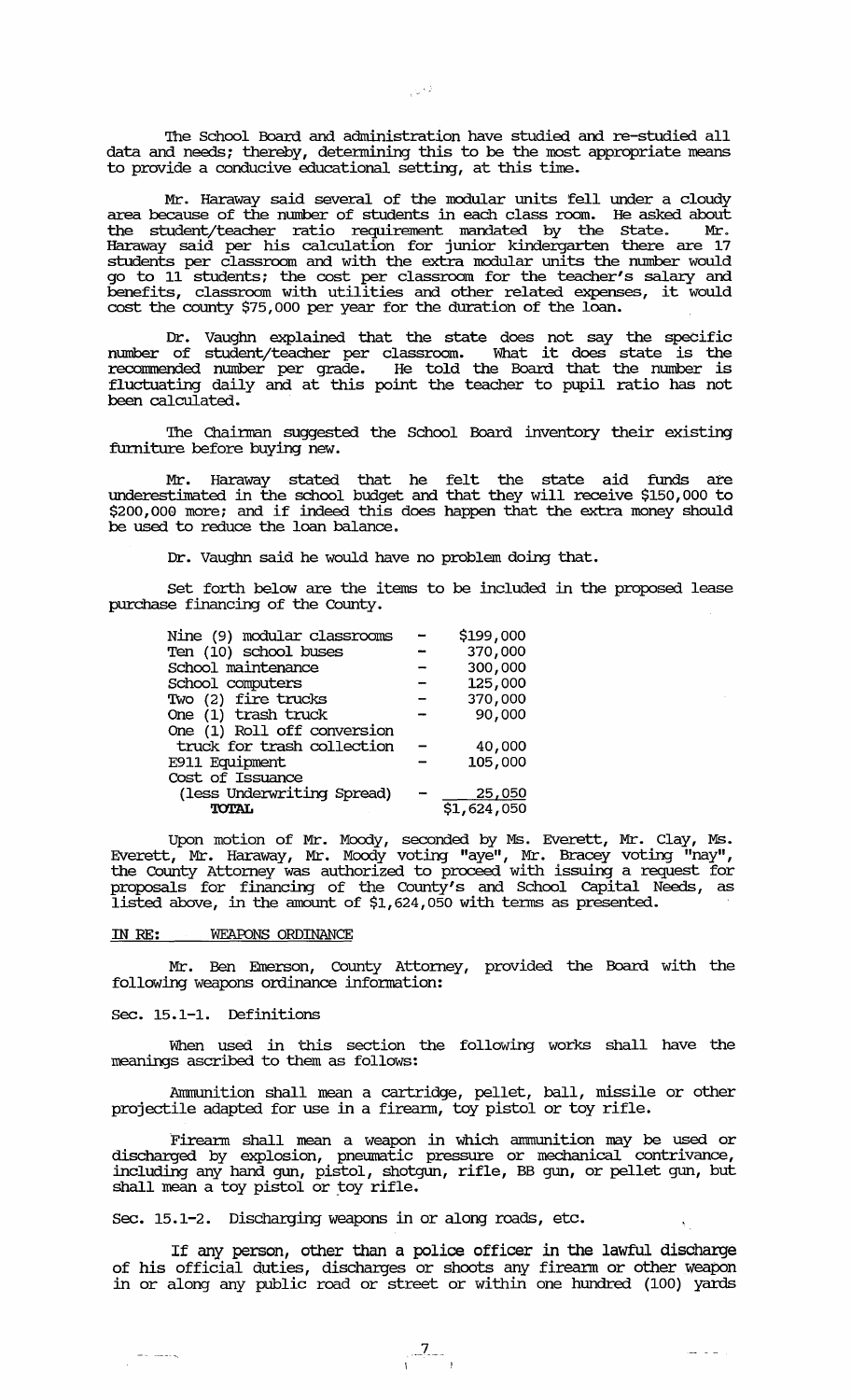thereof, or in any zoning district zoned for R-1 or higher use, within one hundred (100) yards of any building occupied or used as a dwelling or place where the public gathers, not his own dwelling or residence, except in the lawful defense of his own person or property or that of a member of his family, he shall be guilty of a Class 1 misdemeanor.

Cross references - Penalty for Class 1 misdemeanor, 1-11.

**COMPANY** 

state law references - Similar provisions, Code of Virginia, 18.2-280 and 18.2-286; authority of county to prohibit discharge of weapons in certain areas, 15.1-518.

Sec.15.1-3. Discharge a firearm at a songbird or domestic animal.

If any person, other than a police officer or animal warden in the lawful exercise of his official duties, discharges or shoots any firearm or other weapon at a songbird, pet, or other domestic animal, so as to wound or kill the same, such person shall be guilty of a Class 4 misdemeanor.

Cross references - Penalty for Class 4 misdemeanor, 1-11.

Upon motion of Ms. Everett, seconded by Mr. Moody, Mr. Clay, Ms. Everett, Mr. Haraway, Mr. Moody voting "aye", Mr. Bracey voting "nay", the County Attorney was authorized to advertise the Weapons Ordinance for public hearing at the October 7 meeting.

## IN RE: RECREATION DIRECIOR -- REPORT

Mr. Tony Rinaldi, Recreation Director, submitted the progress report for the month of July, 1992.

# IN RE: PUBLIC SAFETY DIRECTOR

David W. Nicholas, Public Safety Officer, submitted several reports including the Fire Department's and Rescue Unit's responses for the month of July. He asked the Board if they would have any problems with him ordering identification cards for county employees for emergency situations.

The Board authorized Mr. Nichols to order the ID cards needed.

Mr. Nichols said the first phase of the Hepatitis B vaccination program is the training. The classes will begin in September with the first round of shots to begin soon after. He told the Board that Prince George County would not pay for the Carson Fire Department Volunteer's to get the vaccine and asked the Board if they would be willing to pay for their vaccine.

'lhe Board stated the policy the county uses for the volunteer auto tags would be the same for the vaccine. The people living in Dinwiddie County would be paid for; the ones in Prince George would come under Prince George's County policy.

## IN RE: DIRECIDR OF WASTE MANAGEMENT -- REFDRl'

Mr. Denny King, Director of Waste Management, submitted a report for the month of July to the Board.

Mr. King told the Board that the landfill compactor was purchased with optional Caron - pin on teeth. Without this type of wheel/teeth combination, a large scale welding project would be required to renew the teeth.

The teeth are worn below the minimum operating height and in some cases have holes developing above the pin area.

The replacement teeth are exclusively manufactured by the Caron Compactor Company. Contacting the Caron Distributor in Maryland, the County has the opportunity to purchase the teeth, priced as follows: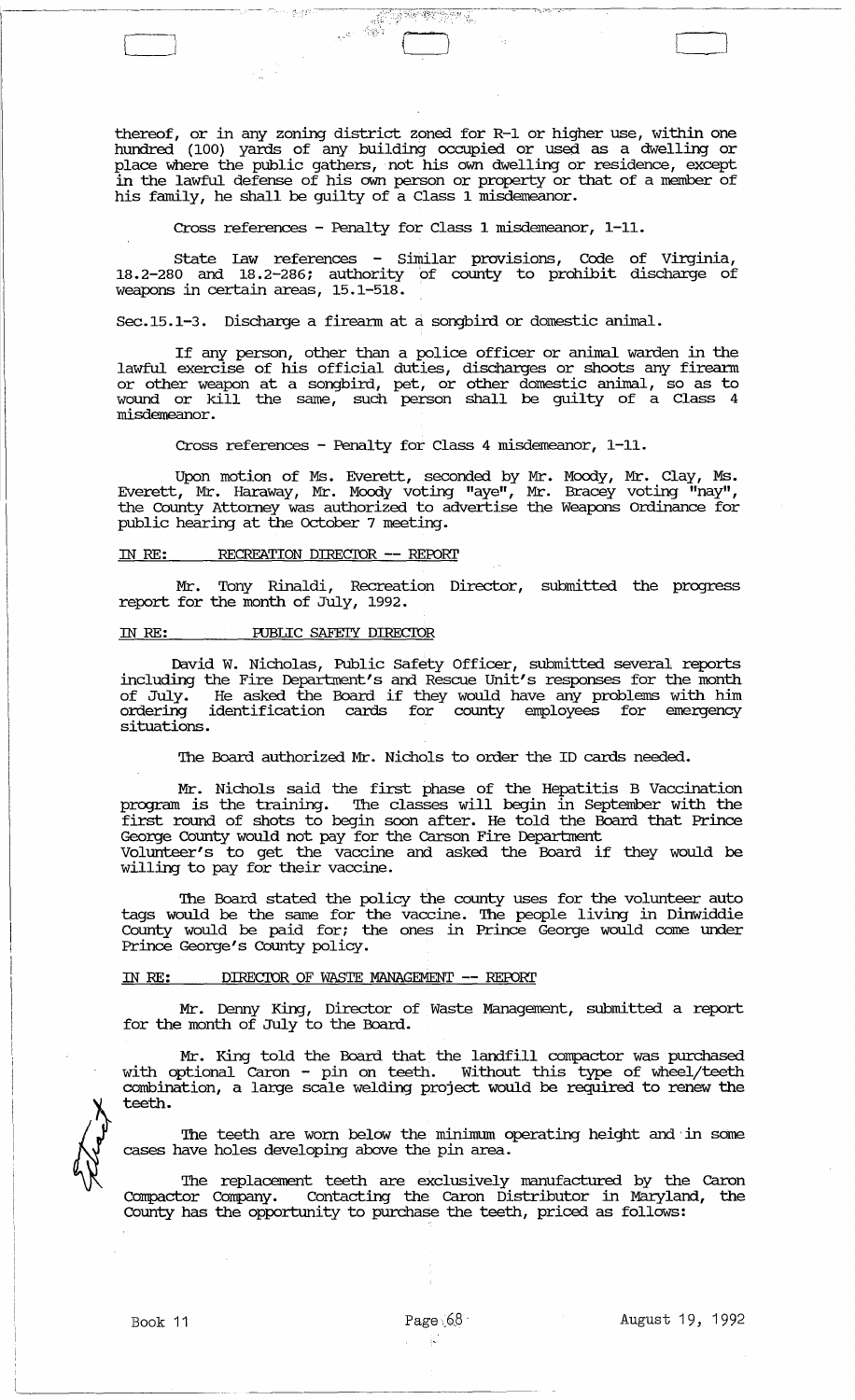84 traction teeth - 56 contour teeth

\$9,729 400 freight

 $10,129$ 

195 Special air hammer must be rented to remove pins \$10,324

He asked the Board for authorization to purchase the replacement teeth which has been budgeted in the amount of \$11,000.

Upon motion of Mr. Clay, seconded by Mr. Haraway, Mr. Clay, Ms. Everett, Mr. Haraway, Mr. Moody, Mr. Bracey voting "aye", the Director of Waste Management was authorized to purchase the replacement teeth at a cost of \$10,324 from caron Distributor in Maryland.

# IN RE: EXECUTIVE SESSION

Upon motion of Mr. Moody, seconded by Mr. Clay, Mr. Clay, Ms. Everett, Mr. Haraway, Mr. Moody, Mr. Bracey, voting "aye", pursuant to the Virginia Freedom of Infonnation Act, Section 2.1-344(a) (7) legal, the Board moved into Executive Session at 6:10 P.M. A vote having been made and approved, the meeting reconvened into Open session at 7:25 P.M.

# IN RE: CERTIFICATION OF EXECUTIVE MEETING

Upon motion of Mr. Clay, seconded by Mr. Haraway, Mr. Clay, Ms. Everett, Mr. Haraway, Mr. Moody, Mr. Bracey, voting "aye", the following certification resolution was adopted:

WHEREAS, the Board of SUpervisors of Dinwiddie County convened an executive meeting on this date pursuant to an affirmative recorded vote and in accordance with the provisions of The Virginia Freedom of Information Act; and

WHEREAS, Section 2.1-344.1 of the Code of Virginia requires a certification by the Board of Supervisors of Dinwiddie County, that such Executive meeting was conducted in conformity with the Virginia law;

NOW THEREFORE BE IT RESOLVED that the Board of Supervisors of Dinwiddie County, Virginia, hereby certifies that, to the best of each member's knowledge, (1) only public business matters lawfully exempted from open meeting requirements by Virginia law were discussed in the executive meeting to which this certification resolution applies; and (2) only such public business matters as were identified in the motion Board of SUpervisors of Dinwiddie County, Virginia.

## IN RE: CONSTRUCTION CONTRACT FOR MATERIAIS RECOVERY FACILITY AMD CO-COMPOSTING FACILITY AND OPERATIONS CONTRACT

Mr. Barry Funnell, Vice President, Virginia Bio-Fuels, told the Board their company had been in contract negotiations with the County Attorney for the last three months. In the mean time he has been progressing with pennit applications and going forward with other details involved in the project. He said Virginia Bio-Fuels is now waiting for the Board to approve the contract so they can proceed on. '!he contract has a safety margin built in that the county is not legally committed to the project until the pilot is up and operating. '!he amendments which were discussed about the operation should give the County complete assurance.

## IN RE: LGNET -- LOCAL GOVERNMENT NEIWORK

The County Administrator asked the Board for authorization for the county to join IGNEl' which is an electronic conmrunications system created exclusively for local goverrnnent administration. '!he network was jointly developed by Public service Programs and the cooperative Extension Service at Virginia Tech. '!he cost to the County is approximately \$250 to include a modem and dedicated line.

Upon motion of Mr. Haraway, seconded by Mr. Moody, Mr. Clay, Ms. Everett, Mr. Haraway, Mr. Moody, Mr. Bracey, voting "aye", the County Administrator was authorized join IGNET, an electronic communications system created exclusively for local government administration, at the cost of \$250.

 $\frac{9}{2}$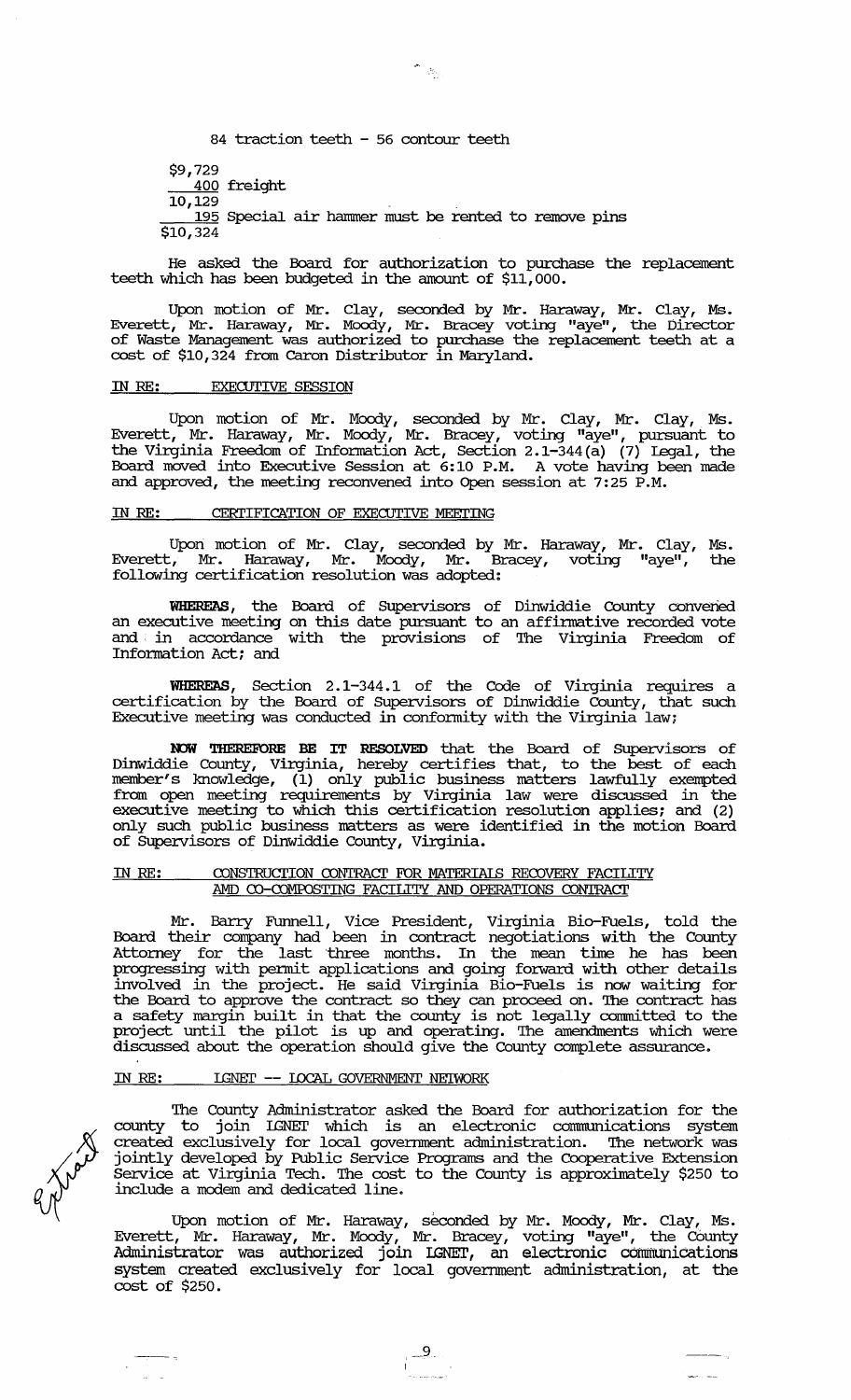### IN RE: COUNTY ADMINISTRATOR COMMENTS

1. The County Administrator informed the Board that the Dinwiddie County Water Authority was holding a public hearing August 24, 1992 at 7:30 P.M. at the Water Authority to discuss such items as the project's service area, environmental impacts, alternative to the project, and other aspects of<br>the project for the wastewater treatment plant, known as Rohoic Creek Wastewater Treatment Plant.

创新的 化一般

### IN RE: BOARD MEMBER COMMENTS

Ms. Everett requested a letter of appreciation be sent to the<br>Airport Authority from the Board for the entrance gates which have been<br>installed at the Airpark Park.

### **EXECUTIVE SESSION** IN RE:

Upon motion of Mr. Clay, seconded by Mr. Moody, Mr. Clay, Ms.<br>Everett, Mr. Haraway, Mr. Moody, Mr. Bracey, voting "aye", pursuant to<br>the Virginia Freedom of Information Act, Section 2.1-344(a) (1) Personnel;<br>Section 2.1-34

### CERTIFICATION OF EXECUTIVE MEETING IN RE:

Upon motion of Mr. Moody, seconded by Mr. Clay, Mr. Clay, Ms.<br>Everett, Mr. Haraway, Mr. Moody, Mr. Bracey, voting "aye", the the following certification resolution was adopted:

WHEREAS, the Board of Supervisors of Dinwiddie County convened<br>an executive meeting on this date pursuant to an affirmative recorded vote and in accordance with the provisions of The Virginia Freedom of Information Act; and

WHEREAS, Section 2.1-344.1 of the Code of Virginia requires a certification by the Board of Supervisors of Dinwiddie County, that such Executive meeting was conducted in conformity with the Virginia law;

NOW THEREFORE BE IT RESOLVED that the Board of Supervisors of<br>Dinwiddie County, Virginia, hereby certifies that, to the best of each<br>member's knowledge, (1) only public business matters lawfully exempted<br>from open meeting

### ADDITIONAL FUNDING -- MCKENNEY WATER NEEDS IN RE:

Upon motion of Ms. Everett, seconded by Mr. Moody, Mr. Clay, Ms.<br>Everett, Mr. Haraway, Mr. Moody, Mr. Bracey voting "aye", \$3,000 is<br>appropriated for the Dinwiddie County Water Authority to continue its search for a functioning well to provide water for the Town of McKenney.

#### IN RE: ADJOURNMENT

Upon motion of Mr. Clay, seconded by Ms. Everett, Mr. Clay, Ms.<br>Everett, Mr. Haraway, Mr. Moody, Mr. Bracey voting "aye", the meeting<br>adjourned at 8:07 P.M.

Edward H. Bracey

Chairman, Board of Supervisors

**ATTEST:** Dewey P. (*Qashwell* County Administrator